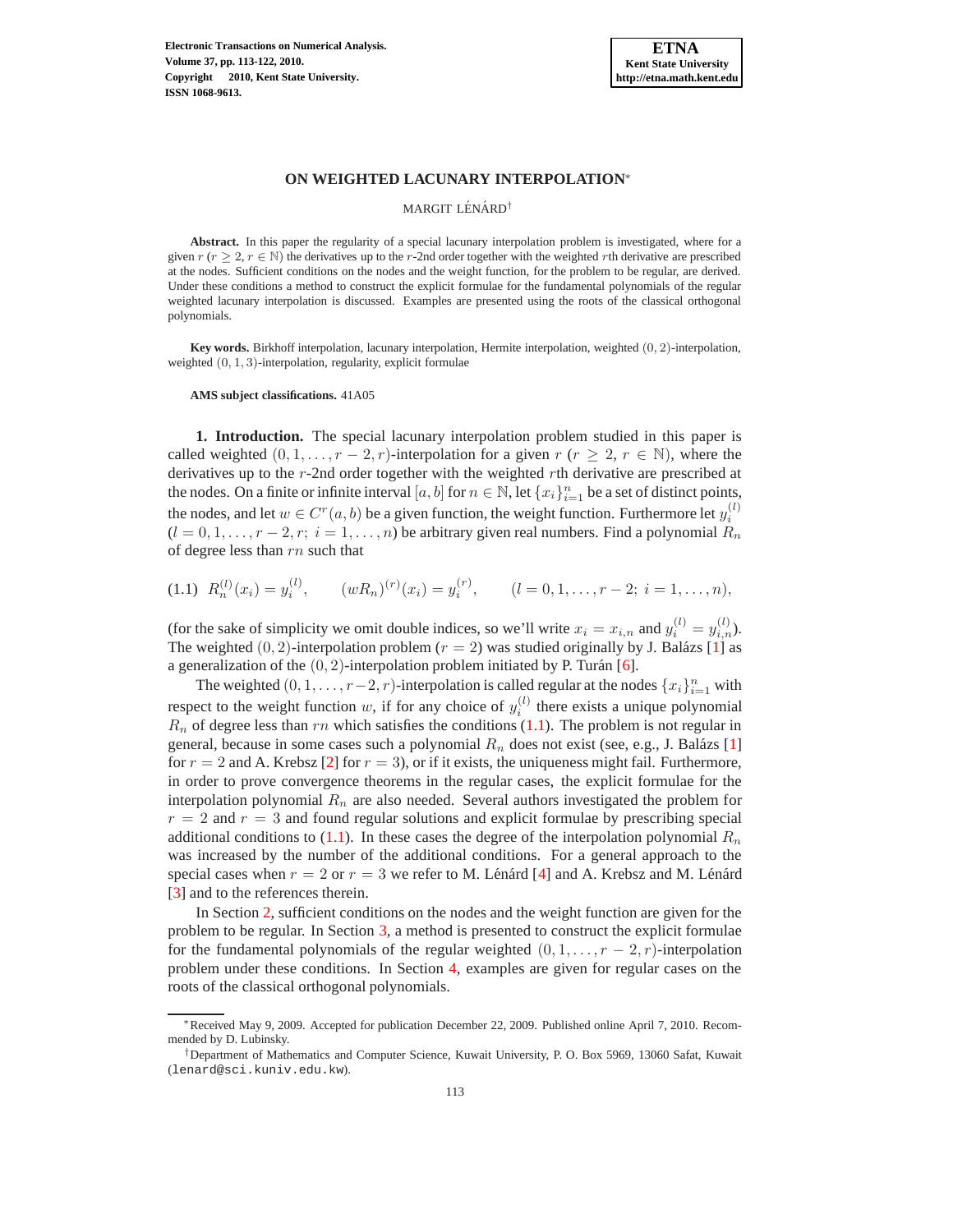<span id="page-1-0"></span>**2. Regularity.** In order to find regular cases with their explicit formulae for the weighted  $(0, 1, \ldots, r-2, r)$ -interpolation, we extend the problem  $(1.1)$  with additional Hermite-type conditions.

For given  $n, m \in \mathbb{N}$ , on a finite or infinite interval  $[a, b]$  let  $\{x_i\}_{i=1}^m$  and  $\{\bar{x}_i\}_{i=1}^m$  be disjoint sets of distinct points, the nodes, and let  $w \in C<sup>r</sup>(a, b)$  be a given function, the weight function. Furthermore, let  $y_i^{(l)}$   $(l = 0, 1, ..., r - 2, r; i = 1, ..., n)$  and  $\bar{y}_i^{(j)}$   $(j = 0, \ldots, j_i - 1; i = 1, \ldots, m)$  be arbitrary given real numbers,  $M = j_1 + \cdots + j_m$ and  $N = rn + M$ . Find a minimal degree polynomial  $R_N$  of degree less than N satisfying weighted  $(0, 1, \ldots, r-2, r)$ -interpolation conditions

<span id="page-1-1"></span>
$$
(2.1) \ \ R_N^{(l)}(x_i) = y_i^{(l)}, \qquad (w R_N)^{(r)}(x_i) = y_i^{(r)}, \qquad (l = 0, 1, \dots, r-2; \ i = 1, \dots, n),
$$

<span id="page-1-2"></span>with additional Hermite-type interpolation conditions on  $\{\bar{x}_i\}_{i=1}^m$ ,

(2.2) 
$$
R_N^{(j)}(\bar{x}_i) = \bar{y}_i^{(j)}, \qquad (j = 0, \ldots, j_i - 1; i = 1, \ldots, m).
$$

(For  $m = 0$  the problem is the weighted  $(0, 1, \ldots, r - 2, r)$ -interpolation.) This extended interpolation problem is also not regular in general, as it is shown for  $r = 2$  and  $r = 3$ in  $[4]$  and  $[3]$ . Hence we study the interpolation problem  $(2.1)-(2.2)$  $(2.1)-(2.2)$  with further additional conditions. P. Mathur and S. Datta [\[5\]](#page-9-5) discussed a special case when  $m = 1$ ,  $j_1 = r - 1$ , and the additional condition is  $R_N^{(r-1)}(\bar{x}_1) = \bar{y}_1^{(r-1)}$ .

In what follows, let  $p_n$  and  $q$  be polynomials of degree  $n$  and  $M$ , respectively, associated with the interpolation conditions  $(2.1)-(2.2)$  $(2.1)-(2.2)$  $(2.1)-(2.2)$ , that is,

(2.3) 
$$
p_n(x_i) = 0, \qquad (i = 1, ..., n),
$$

$$
q^{(j)}(\bar{x}_i) = 0, \qquad (j = 0, ..., j_i - 1; i = 1, ..., m).
$$

If only weighted interpolation conditions are prescribed, let  $q(x) \equiv 1$  and  $m = 0$ . Furthermore, let

<span id="page-1-4"></span><span id="page-1-3"></span>
$$
\ell_k(x) = \frac{p_n(x)}{p'_n(x_k)(x - x_k)}, \qquad (k = 1, \dots, n),
$$

denote the fundamental polynomials of Lagrange-interpolation, that is,  $\ell_k(x_i) = \delta_{k,i}$  for  $i, k = 1, \ldots, n$ . Using induction on r it is easy to verify that, for  $i = 1, \ldots, n$ ,

(2.4) 
$$
(p_n^r)^{(l)}(x_i) = \begin{cases} 0, & \text{for } l < r, \\ r!(p'_n)^r(x_i), & \text{for } l = r, \\ \frac{r}{2}(r+1)! ((p'_n)^{r-1}p''_n)(x_i), & \text{for } l = r+1, \end{cases}
$$

<span id="page-1-6"></span>and

(2.5) 
$$
(\ell_k^r)^{(l)}(x_i) = \begin{cases} 0, & \text{for } i \neq k, \ l < r, \\ r!(\ell_k^{\prime})^r(x_i), & \text{for } i \neq k, \ l = r. \end{cases}
$$

Studying the regularity of the problem let us consider the homogeneous case, when  $y_i^{(l)} = 0$   $(l = 0, 1, \ldots, r-2, r; i = 1, \ldots, n)$  and  $\bar{y}_i^{(j)} = 0$   $(j = 0, \ldots, j_i-1; i = 1, \ldots, m)$ . It is obvious that every polynomial  $\bar{R}_N$  which satisfies the conditions,

<span id="page-1-5"></span>(2.6) 
$$
\bar{R}_N^{(j)}(x_i) = 0, \qquad (i = 1, ..., n; \ j = 0, 1, ..., r - 2),
$$

$$
\bar{R}_N^{(j)}(\bar{x}_i) = 0, \qquad (i = 1, ..., m; \ j = 0, 1, ..., j_i - 1),
$$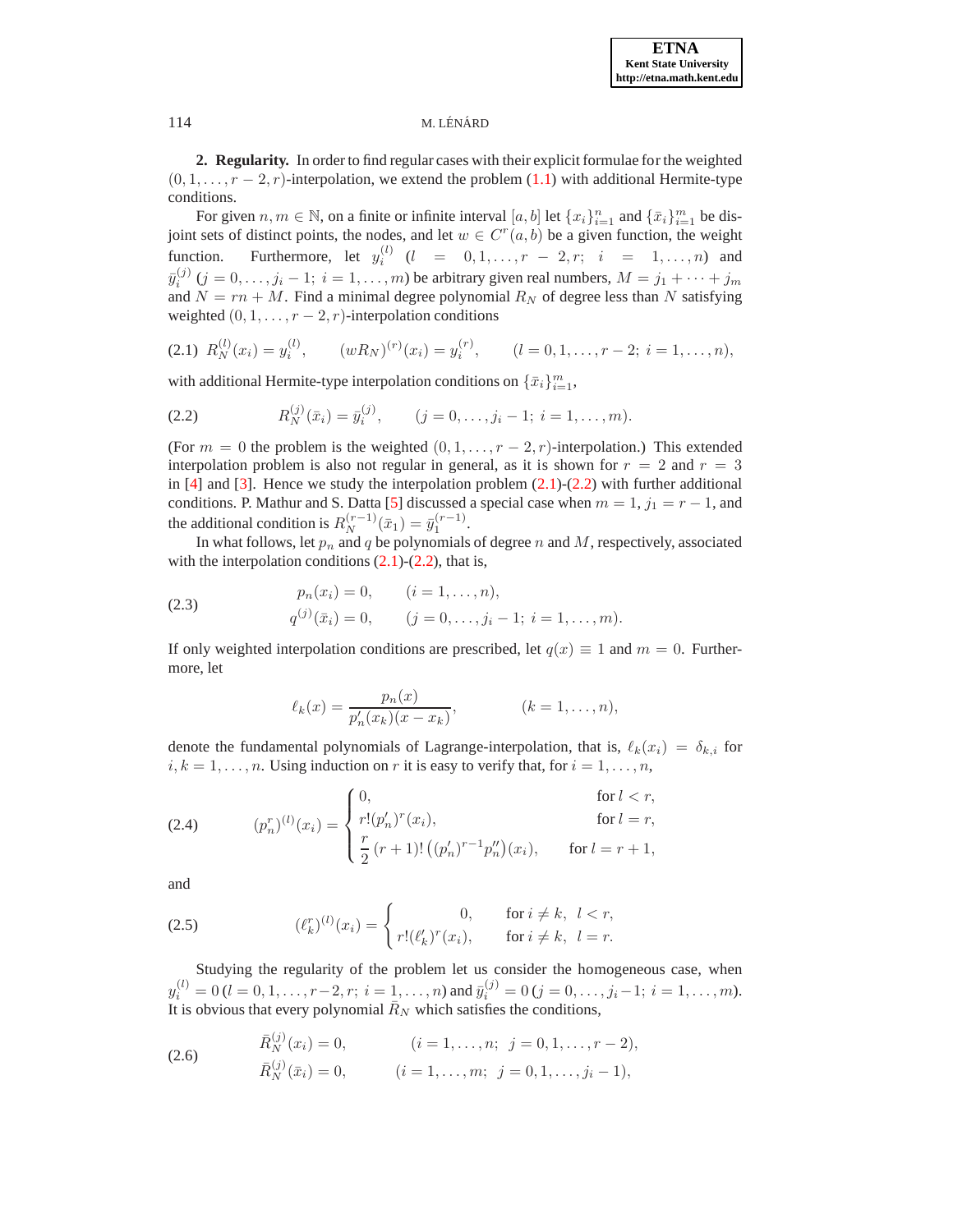<span id="page-2-1"></span>can be written in the form

(2.7) 
$$
\bar{R}_N(x) = (qp_n^{r-1}Q)(x),
$$

where  $p_n$  and q are defined in [\(2.3\)](#page-1-3) and Q is a polynomial. Furthermore, on using [\(2.4\)](#page-1-4) we obtain

$$
\left(w\bar{R}_{N}\right)^{(r)}(x_{i})=\left(wqp_{n}^{r-1}Q\right)^{(r)}(x_{i})=\left(wqp_{n}^{r-1}\right)^{(r)}(x_{i})Q(x_{i})+r!\left(wq(p_{n}')^{r-1}Q'\right)(x_{i})
$$

for  $i = 1, \ldots, n$ . Therefore, if

<span id="page-2-3"></span> $\lambda$ 

(2.8) 
$$
(wqp_n^{r-1})^{(r)}(x_i) = 0
$$
 and  $w(x_i) \neq 0$ ,  $(i = 1,...,n)$ ,

<span id="page-2-2"></span>then

(2.9) 
$$
(w\bar{R}_N)^{(r)}(x_i) = 0
$$
 if and only if  $Q'(x_i) = 0$ ,  $(i = 1,...,n)$ .

Thus  $Q'(x) = p_n(x)\lambda(x)$ , where  $\lambda$  is a polynomial. Since we are looking for a minimal degree polynomial  $\overline{R}_N$  in the form [\(2.7\)](#page-2-1) which fulfills [\(2.6\)](#page-1-5) and [\(2.9\)](#page-2-2) with  $k_0$  ( $k_0 \in \mathbb{N}$ ) additional homogeneous conditions, the degree of the polynomial Q must be less than  $n+k_0$ . For the sake of simplicity, in what follows, we will prescribe only one or two conditions at one or two points ( $k_0 = 1$  or 2). In these cases we obtain either

$$
Q(x) = c \qquad \text{or} \qquad Q(x) = c \int_{x_0}^x p_n(t)dt + d,
$$

where the parameters  $c$  and  $d$  are to be determined from these additional conditions.

If, for example, the additional homogeneous condition is

$$
\left(w\bar{R}_N\right)^{(r)}(x_0)=0,
$$

then

$$
\left(w\bar{R}_N\right)^{(r)}(x_0) = \left(cwqp_n^{r-1}\right)^{(r)}(x_0) = c\left(wqp_n^{r-1}\right)^{(r)}(x_0) = 0.
$$

Hence, the condition of regularity is

$$
\left(wqp_n^{r-1}\right)^{(r)}(x_0)\neq 0.
$$

<span id="page-2-4"></span>Other cases can be discussed in a similar way and we list some of them in the following statement.

THEOREM 2.1. If at the nodes  $\{x_i\}_{i=1}^n$  and  $\{\bar{x}_i\}_{i=1}^m$  the weight function w satisfies (*[2.8](#page-2-3)*)*, then the interpolation problem* (*[2.1](#page-1-1)*)*–*(*[2.2](#page-1-2)*) *is regular under the additional condition(s)* (i)-(v) *if and only if the corresponding condition in the third column of Table [2.1](#page-2-4) is fulfilled.*

REMARK 2.2. The modified weighted  $(0, 1, \ldots, r-2, r)$ -interpolation studied in [\[5\]](#page-9-5) by P. Mathur and S. Datta, corresponds to the special case when  $m = 1$ ,  $x_0 = \bar{x}_1$ ,  $q(x) = (x - x_0)^{r-1}$  and the additional condition is (i) in Table [2.1](#page-2-4) with  $j = r - 1$ .

<span id="page-2-0"></span>**3. The fundamental polynomials.** In this section, we first construct polynomials  $A_{j,k}$ which satisfy the following weighted  $(0, 1, \ldots, r-2, r)$ -interpolation conditions at the nodes  ${x_i}_{i=1}^n$ 

<span id="page-2-5"></span>(3.1) 
$$
A_{j,k}^{(l)}(x_i) = \delta_{jl}\delta_{ki} \qquad (i,k = 1,...,n;\\ (wA_{j,k})^{(r)}(x_i) = 0 \qquad j,l = 0,1,...,r-2),
$$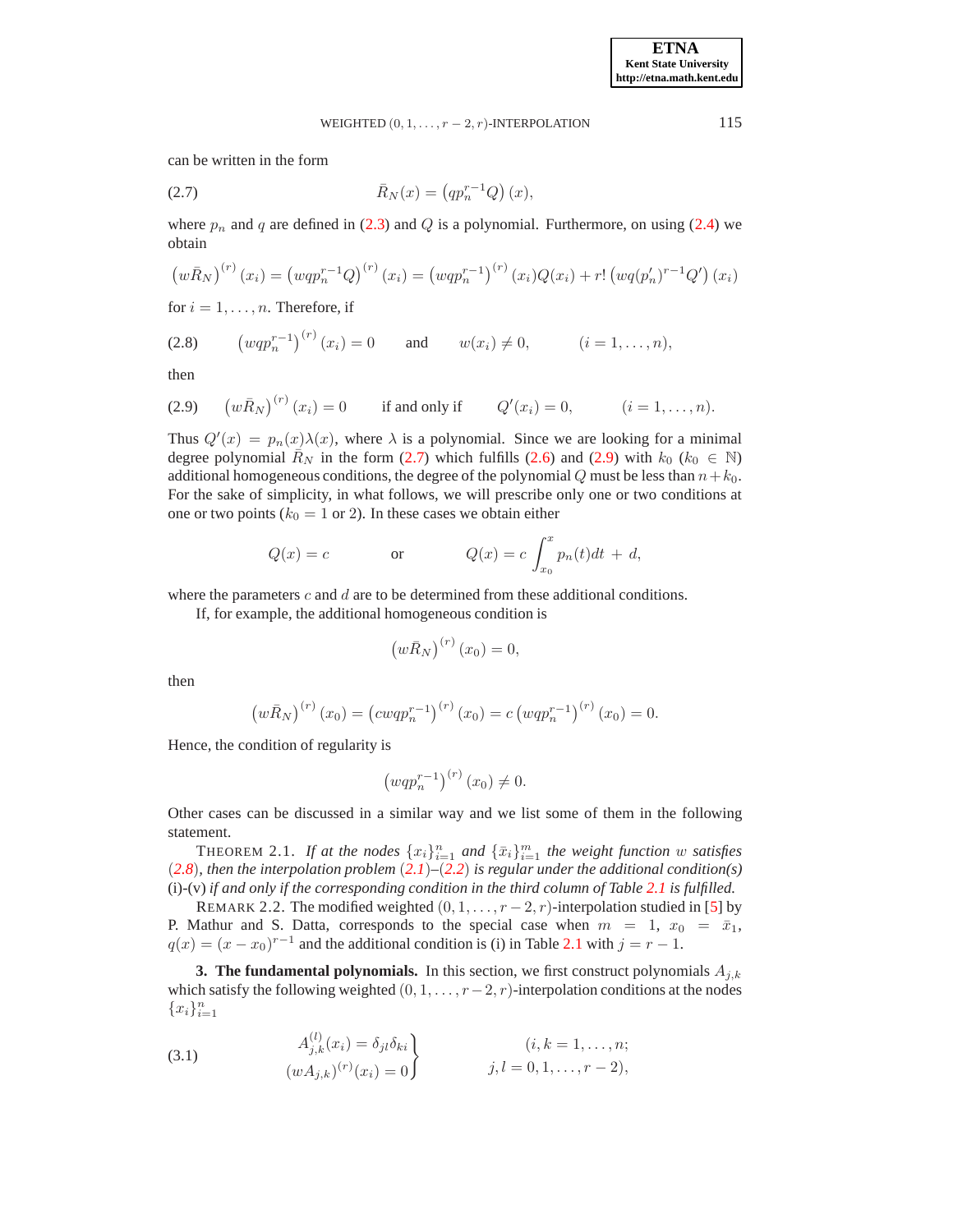# TABLE 2.1

| <b>Additional Interpolatory</b><br>Condition(s)                                                                                                      | Condition for Regularity                                                                                                                                                                                                                                                                                                                                   |
|------------------------------------------------------------------------------------------------------------------------------------------------------|------------------------------------------------------------------------------------------------------------------------------------------------------------------------------------------------------------------------------------------------------------------------------------------------------------------------------------------------------------|
|                                                                                                                                                      | $\left( q p_{n}^{r-1} \right)^{(j)}(x_0) \neq 0$                                                                                                                                                                                                                                                                                                           |
|                                                                                                                                                      | $\left(wqp_{n}^{r-1}\right)^{(r)}(x_0)\neq 0$                                                                                                                                                                                                                                                                                                              |
| (i) $R_N^{(j)}(x_0) = y_0^{(j)}$<br>(ii) $(wR_N)^{(r)}(x_0) = y_0^{(r)}$<br>(iii) $R_N^{(r-2)}(x_0) = y_0^{(r-2)}$ , $(wR_N)^{(r)}(x_0) = y_0^{(r)}$ | $\begin{array}{l} \left(qp_{n}^{r-1}\right)^{\left(r-2\right)}\left(x_{0}\right)\left(wqp_{n}^{r-1}\int_{x_{0}}^{x}p_{n}(t)dt\right)^{\left(r\right)}\left(x_{0}\right)- \hfill \\ \left(wqp_{n}^{r-1}\right)^{\left(r\right)}\left(x_{0}\right)\left(qp_{n}^{r-1}\int_{x_{0}}^{x}p_{n}(t)dt\right)^{\left(r-2\right)}\left(x_{0}\right)\neq0 \end{array}$ |
| (iv) $R_N^{(j)}(x_0) = y_0^{(j)}$ ,<br>$R_N^{(j)}(x_{n+1}) = y_{n+1}^{(j)}$                                                                          | $(qp_n^{r-1})^{(j)}(x_{n+1}) \left(qp_n^{r-1} \int_{x_0}^x p_n(t)dt\right)^{(j)}(x_0) -$<br>$(qp_n^{r-1})^{(j)}(x_0) \left(qp_n^{r-1} \int_{x_0}^x p_n(t)dt\right)^{(j)}(x_{n+1}) \neq 0$                                                                                                                                                                  |
|                                                                                                                                                      | (v) $\begin{cases} (wR_N)^{(r)}(x_0) = y_0^{(r)}, & \left(wqp_n^{r-1}\right)^{(r)}(x_{n+1}) \left(wqp_n^{r-1}\int_{x_0}^x p_n(t)dt\right)^{(r)}(x_0) - (wR_N)^{(r)}(x_{n+1}) = y_{n+1}^{(r)} & \left(wqp_n^{r-1}\right)^{(r)}(x_0) \left(wqp_n^{r-1}\int_{x_0}^x p_n(t)dt\right)^{(r)}(x_{n+1}) \neq 0 \end{cases}$                                        |

<span id="page-3-4"></span>and

(3.2) 
$$
A_{r,k}^{(l)}(x_i) = 0
$$

$$
(w A_{r,k})^{(r)}(x_i) = \delta_{ki}
$$

$$
l = 0, 1, ..., r - 2,
$$

<span id="page-3-3"></span>with Hermite-type interpolation conditions

(3.3)  $A_{j,k}^{(l)}(\bar{x}_i) = 0, \quad (i = 1, \ldots, m; k = 1, \ldots, n; j = 0, \ldots, r-2, r; l = 0, \ldots, j_i-1).$ Let  $p_n$  and  $q$  be the polynomials defined in [\(2.3\)](#page-1-3) and let, for  $k = 1, ..., n$ ,

<span id="page-3-2"></span>(3.4) 
$$
A_{r,k}(x) = \frac{(qp_n^{r-1})(x)}{r! (wq(p_n')^{r-1})(x_k)} \left\{ c_{r,k} + \int_{x_0}^x [\ell_k(t) + b_{r,k}p_n(t)]dt \right\}
$$

<span id="page-3-0"></span>and, recursively, for  $j = r - 2, r - 3, \ldots, 1, 0$ ,

$$
(3.5) \qquad A_{j,k}(x) = \frac{q(x)}{j!q(x_k)} \left\{ (x - x_k)^j \ell_k^r(x) + p_n^{r-1}(x) Q_{j,k}(x) \right\} + \sum_{l=j+1}^{r-2} d_{j,k}^{[l]} A_{l,k}(x),
$$

<span id="page-3-5"></span>where (3.6)

$$
Q_{j,k}(x) = \frac{1}{(p'_n)^{r-1}(x_k)} \left\{ c_{j,k} + \int_{x_0}^x \left[ \frac{q_{j,k}(t)}{(t-x_k)^{r-j-1}} + a_{j,k} \ell_k(t) + b_{j,k} p_n(t) \right] dt \right\},
$$

<span id="page-3-1"></span>(3.7) 
$$
q_{j,k}(x) = \ell_k(x) \left[ \ell'_k(x_k) + \sum_{l=1}^{r-j-2} \gamma_{l,k}(x - x_k)^l \right] - \ell'_k(x),
$$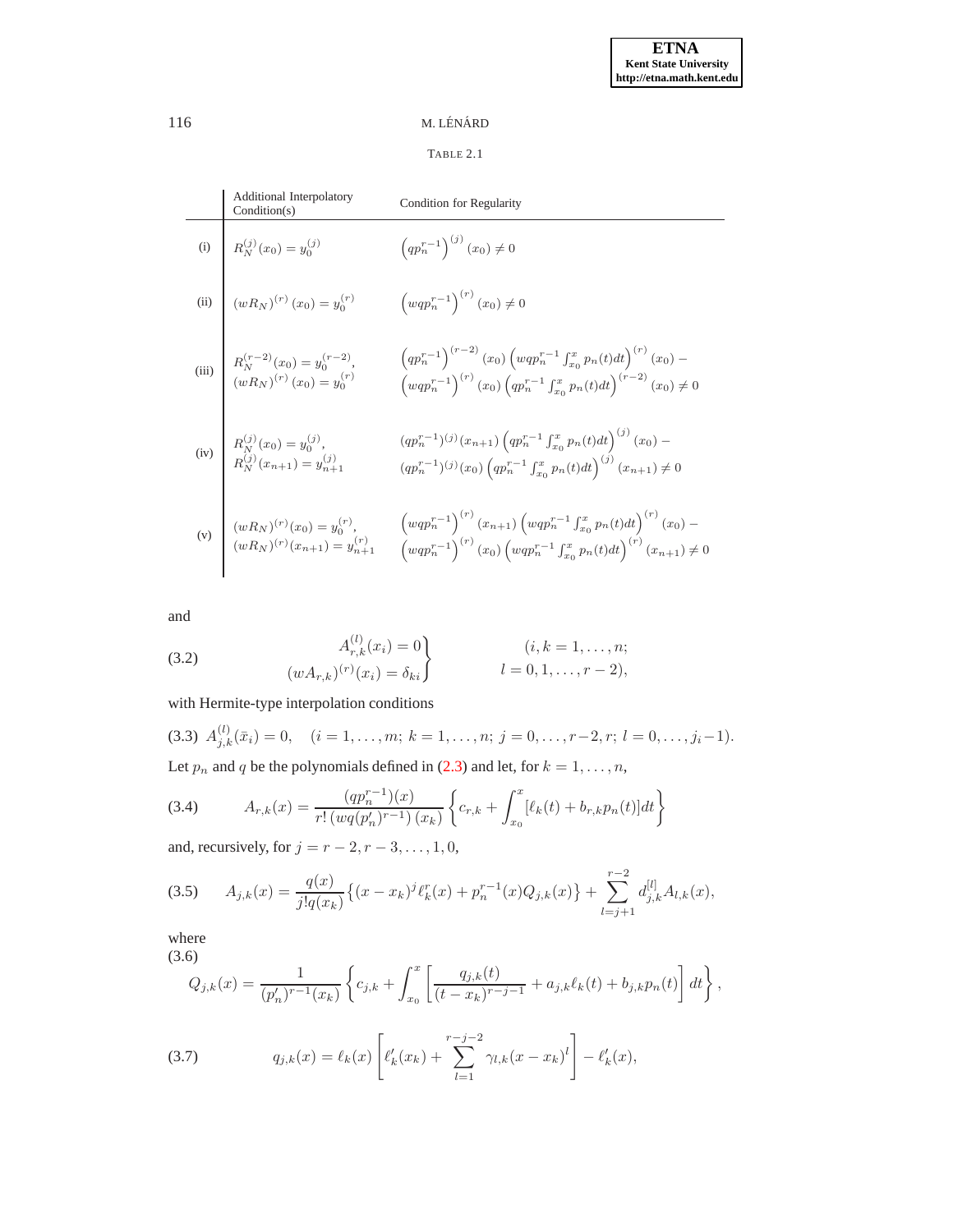WEIGHTED  $(0, 1, \ldots, r-2, r)$ -INTERPOLATION 117

<span id="page-4-0"></span>
$$
(3.8) \qquad \gamma_{l,k} = \frac{1}{l!} \left\{ \ell_k^{(l+1)}(x_k) - \ell'_k(x_k) \ell_k^{(l)}(x_k) - \sum_{s=1}^{l-1} \gamma_{s,k} \binom{l}{s} s! \ell_k^{(l-s)}(x_k) \right\},
$$

<span id="page-4-3"></span>(3.9) 
$$
a_{j,k} = -\frac{(wq\ell_k^r)^{(r-j)}(x_k)}{(r-j)!(wq)(x_k)} - \frac{q_{j,k}^{(r-j-1)}(x_k)}{(r-j-1)!},
$$

<span id="page-4-1"></span>(3.10) 
$$
d_{j,k}^{[l]} = -\binom{l}{j} \frac{(q\ell_k^r)^{(l-j)}(x_k)}{q(x_k)},
$$

where  $x_0, b_{j,k}$ , and  $c_{j,k}$   $(k = 1, ..., n; j = 0, 1, ..., r - 2, r)$  are free parameters. (In ([3.5](#page-3-0)),  $(3.7)$  $(3.7)$  $(3.7)$ , and  $(3.8)$  $(3.8)$  $(3.8)$  the value of  $\Sigma$  is 0 if the upper limit of the summation is less than the lower limit.)

<span id="page-4-4"></span><span id="page-4-2"></span>**THEOREM** 3.1. If at the nodes  $\{x_i\}_{i=1}^n$  the weight function w and the polynomial q *satisfy the conditions*

$$
(3.11) \t(wqpnr-1)(r)(xi) = 0 \t and \t w(xi)q(xi) \neq 0, \t (i = 1,...,n),
$$

*then the polynomials*  $A_{j,k}$  ( $j = 0, 1, ..., r - 2, r$ ;  $k = 1, ..., n$ ) defined in ([3.4](#page-3-2))–([3.10](#page-4-1)) *are of degree at most*  $nr + M + 1$  *and fulfill the conditions*  $(3.1)$  $(3.1)$  $(3.1)$  $-(3.3)$  $-(3.3)$  $-(3.3)$ *.* 

*Proof.* Let  $k \in \{1, ..., n\}$  be fixed. An easy calculation shows that  $A_{r,k}$  in [\(3.4\)](#page-3-2) satisfies the equations [\(3.2\)](#page-3-4).

Now we are looking for  $A_{r-2,k}$  in the form

$$
A_{r-2,k}(x) = \frac{q(x)}{(r-2)!q(x_k)} \left\{ (x-x_k)^{r-2} \ell_k^r(x) + p_n^{r-1}(x) Q_{r-2,k}(x) \right\},\,
$$

where  $Q_{r-2,k}$  is a polynomial of degree at most  $n + 1$ . As  $p_n(x_i) = 0$  and  $\ell_k(x_i) = \delta_{ki}$  $(i = 1, \ldots, n)$ , we obtain

$$
A_{r-2,k}^{(l)}(x_i) = 0, \qquad (l = 0, 1, \dots, r-3),
$$

and  $A_{r-2,k}^{(r-2)}(x_i) = \delta_{ki}$ . On using [\(2.5\)](#page-1-6) and [\(3.11\)](#page-4-2) we get that  $(wA_{r-2,k})^{(r)}(x_i) = 0$  for  $i \neq k$ if and only if

$$
Q'_{r-2,k}(x_i) = \frac{-\ell'_k(x_i)}{(p'_n)^{r-1}(x_k)(x_i - x_k)}.
$$

Hence the polynomial  $Q'_{r-2,k}$  can be defined by

$$
Q'_{r-2,k}(x) = \frac{1}{(p'_n)^{r-1}(x_k)} \left\{ \frac{\ell'_k(x_k)\ell_k(x) - \ell'_k(x)}{x - x_k} + a_{r-2,k}\ell_k(x) + b_{r-2,k}p_n(x) \right\}.
$$

From the equation  $(wA_{r-2,k})^{(r)}(x_k) = 0$  we obtain the parameter

$$
a_{r-2,k} = -\frac{(wq\ell_k^r)''(x_k)}{2(wq)(x_k)} - (\ell_k'^2(x_k) - \ell_k''(x_k)),
$$

as defined in [\(3.9\)](#page-4-3) for  $j = r - 2$ . Hence  $Q_{r-2,k}$  is the polynomial in [\(3.6\)](#page-3-5) for  $j = r - 2$ .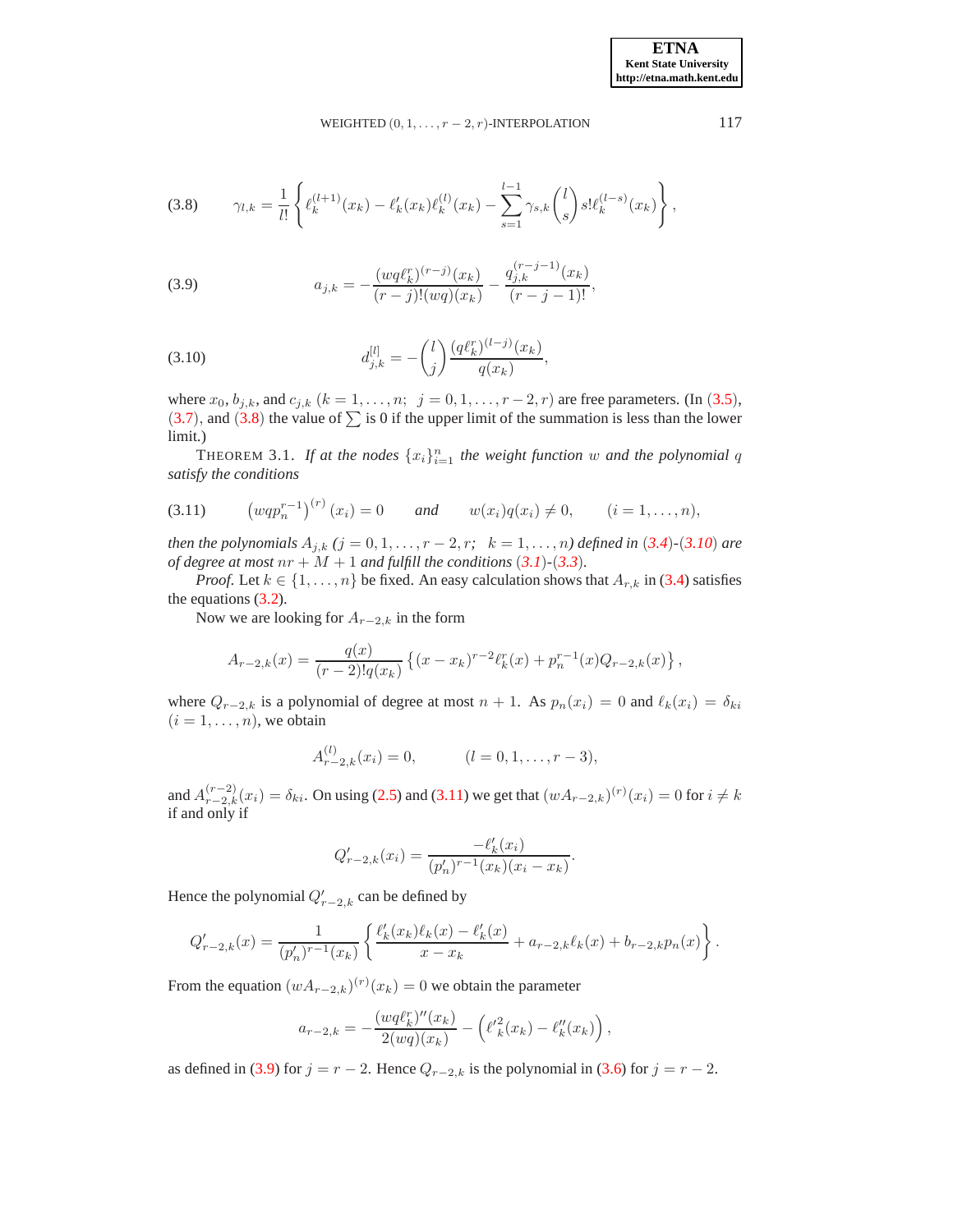The polynomials  $A_{j,k}$  we construct recursively for  $j = r-3, \ldots, 1, 0$  in a similar way. Hence we are looking for  $A_{j,k}$  in the form of [\(3.5\)](#page-3-0), where the  $Q_{j,k}$  are polynomials of degree  $n+1$  and the  $d_{j,k}^{[l]}$  are parameters. It is obvious that

$$
A_{j,k}^{(l)}(x_i) = 0, \t (l = 0, 1, \dots, r - 2; \t i \neq k),
$$
  
\n
$$
A_{j,k}^{(l)}(x_k) = 0, \t (l = 0, 1, \dots, j - 1),
$$
  
\n
$$
A_{j,k}^{(j)}(x_k) = 1.
$$

From the conditions

$$
A_{j,k}^{(l)}(x_k) = 0, \qquad (l = j + 1, \dots, r - 2),
$$

we obtain the parameters  $d_{j,k}^{[l]}$  as it is given in [\(3.10\)](#page-4-1). Then the polynomials  $Q_{j,k}$  are to be determined from the conditions

$$
(wA_{j,k})^{(r)}(x_i) = 0, \t\t (i = 1, ..., n).
$$

On using [\(2.5\)](#page-1-6) and [\(3.11\)](#page-4-2), we get that  $(wA_{j,k})^{(r)}(x_i) = 0$  for  $i \neq k$  if and only if

$$
Q'_{j,k}(x_i) = \frac{-1}{(p'_n)^{r-1}(x_k)} \cdot \frac{\ell'_k(x_i)}{(x_i - x_k)^{r-j-1}}.
$$

Therefore, let us write the polynomials  $Q'_{j,k}$  in the following form,

$$
Q'_{j,k}(x) = \frac{1}{(p'_n)^{r-1}(x_k)} \left\{ \frac{q_{j,k}(x)}{(x-x_k)^{r-j-1}} + a_{j,k} \ell_k(x) + b_{j,k} p_n(x) \right\},\,
$$

where  $a_{j,k}$  and  $b_{j,k}$  are parameters, while  $q_{j,k}$  are polynomials which fulfill the conditions

$$
q_{j,k}(x_i) = -\ell'_k(x_i), \qquad (i \neq k).
$$

Now we are looking for the polynomials  $q_{j,k}$  in the form of [\(3.7\)](#page-3-1), where the parameters  $\gamma_{l,k}$ are determined from the conditions

$$
q_{j,k}^{(s)}(x_k) = 0, \qquad (s = 1, \dots, r - j - 2).
$$

Hence  $\gamma_{l,k}$  for  $l = 1, \ldots, r - j - 2$  in [\(3.8\)](#page-4-0) assure that  $Q_{j,k}$  are polynomials.

Finally, from the equation  $(wA_{j,k})^{(r)}(x_k) = 0$ , using [\(3.11\)](#page-4-2), we get the parameter  $a_{j,k}$ in [\(3.9\)](#page-4-3). Hence the polynomials  $A_{i,k}$  for  $j = 0, 1, ..., r - 2$  defined in [\(3.5\)](#page-3-0) with [\(3.6\)](#page-3-5)-[\(3.10\)](#page-4-1) are of degree at most  $nr + M + 1$  and fulfill the equations [\(3.1\)](#page-2-5).  $\Box$ 

The following special case illustrates how to apply Theorem [3.1](#page-4-4) to construct the fundamental polynomials of regular weighted  $(0, 1, \ldots, r-2, r)$ -interpolation. Let us consider the additional condition (ii) in Table [2.1](#page-2-4) when  $q(x) = (x - x_0)^{r-1}$ , that is  $m = 1$ ,  $\bar{x}_1 = x_0$  and  $j_1 = r-1$ . Hence we are looking for a polynomial of degree less than  $(n+1)r$  which fulfills [\(2.1\)](#page-1-1) with

<span id="page-5-0"></span>
$$
R_N^{(l)}(x_0) = y_0^{(l)}, \quad (wR_N)^{(r)}(x_0) = y_0^{(r)}, \qquad (l = 0, 1, \dots, r-2),
$$

and the problem is a weighted  $(0, 1, \ldots, r-2, r)$ -interpolation problem at the nodes  $\{x_i\}_{i=0}^n$ with respect to the weight function  $w$ . In this case the condition  $(3.11)$  can be written as

$$
(3.12) \qquad ((x-x_0)^{r-1} \, w \, p_n^{r-1})^{(r)}(x_i) = 0 \quad \text{and} \quad w(x_i) \neq 0, \qquad (i=1,\ldots,n),
$$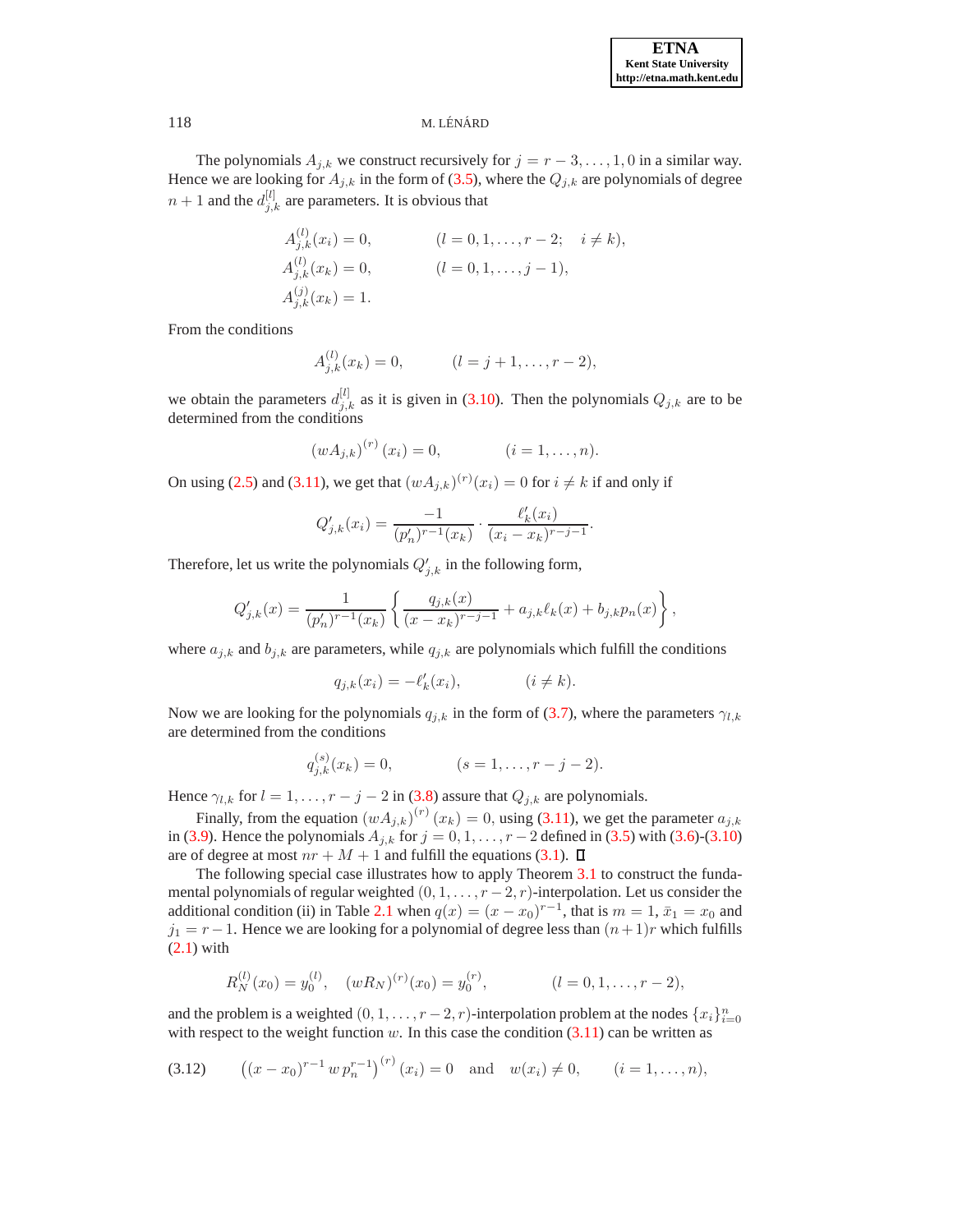# <span id="page-6-0"></span>WEIGHTED  $(0, 1, \ldots, r-2, r)$ -INTERPOLATION 119

and the condition for regularity from Table [2.1](#page-2-4) is

(3.13) 
$$
((x-x_0)^{r-1} w p_n^{r-1})^{(r)} (x_0) \neq 0,
$$

<span id="page-6-3"></span>where  $x_0 \neq x_i$   $(i = 1, \ldots, n)$ .

THEOREM 3.2. If at the nodes  ${x_i}_{i=0}^n$  the weight function w satisfies ([3.12](#page-5-0)) and ([3.13](#page-6-0)), *then the weighted*  $(0, 1, \ldots, r - 2, r)$ -interpolation is regular at the nodes  $\{x_i\}_{i=0}^n$  with re*spect to the weight function* w*. Furthermore, the interpolation polynomial is of degree less than*  $(n + 1)r$  *and can be written in the form* 

$$
R_N(x) = \sum_{j=0}^{r-2} \sum_{k=0}^n A_{j,k}(x) y_k^{(j)} + \sum_{k=0}^n A_{r,k}(x) y_k^{(r)},
$$

*where the fundamental polynomials*  $A_{i,k}$  *are given explicitly.* 

*Proof.* Under the conditions [\(3.12\)](#page-5-0)-[\(3.13\)](#page-6-0) the regularity of the problem is a simple corol-lary of Theorem [2.1.](#page-2-4) The fundamental polynomials  $A_{j,k}$  ( $j = 0, 1, \ldots, r-2, r; k =$  $1, \ldots, n$ ) are associated with the weighted  $(0, 1, \ldots, r - 2, r)$ -interpolation conditions and they fulfill the equations  $(3.1)-(3.3)$  $(3.1)-(3.3)$  $(3.1)-(3.3)$ . They are defined in  $(3.4)-(3.10)$  $(3.4)-(3.10)$ , where

$$
b_{j,k} = 0, \qquad (j = 0, 1, \dots, r-2, r; \ k = 1, \dots, n).
$$

and the parameters  $c_{j,k}$  are determined recursively for  $j = r, r - 2, r - 3, \ldots, 1, 0$  from the conditions

$$
(wA_{j,k})^{(r)}(x_0) = 0, \t\t (k = 1, ..., n).
$$

Hence, the degree of these polynomials is less than  $(n + 1)r$ .

Next let us construct the fundamental polynomials  $A_{j,0}$  for  $j = 0, 1, \ldots, r-2$  which are associated with the Hermite-type conditions, so they fulfill the conditions

<span id="page-6-2"></span>
$$
A_{j,0}^{(l)}(x_k) = 0, \t (l = 0, 1, \dots, r-2; k = 1, \dots, n),
$$
  
\n
$$
A_{j,0}^{(l)}(x_0) = \delta_{j,l}, \t (l = 0, 1, \dots, r-2),
$$
  
\n
$$
(wA_{j,0})^{(r)}(x_k) = 0, \t (k = 0, 1, \dots, n).
$$

We are looking for  $A_{j,0}$  in the form

(3.14) 
$$
A_{j,0}(x) = p_n^r(x)(x - x_0)^j r_j(x) + (x - x_0)^{r-1} p_n^{r-1}(x) Q_j(x),
$$

where  $Q_j$  is a polynomial of degree at most n and

(3.15) 
$$
r_j(x) = a_0^{(j)} + a_1^{(j)}(x - x_0) + \dots + a_{r-2-j}^{(j)}(x - x_0)^{r-2-j}.
$$

It is obvious that

<span id="page-6-1"></span>
$$
A_{j,0}^{(l)}(x_i) = 0,
$$
  $(l = 0, 1, ..., r - 2),$   
\n
$$
A_{j,0}^{(l)}(x_0) = 0,
$$
  $(l = 0, 1, ..., j - 1).$ 

The coefficients  $a_l^{(j)}$  $\binom{1}{l}$  in [\(3.15\)](#page-6-1) are determined recursively from the conditions

$$
A_{j,0}^{(l)}(x_0) = \delta_{l,j}, \qquad (l = j, j + 1, \dots, r - 2),
$$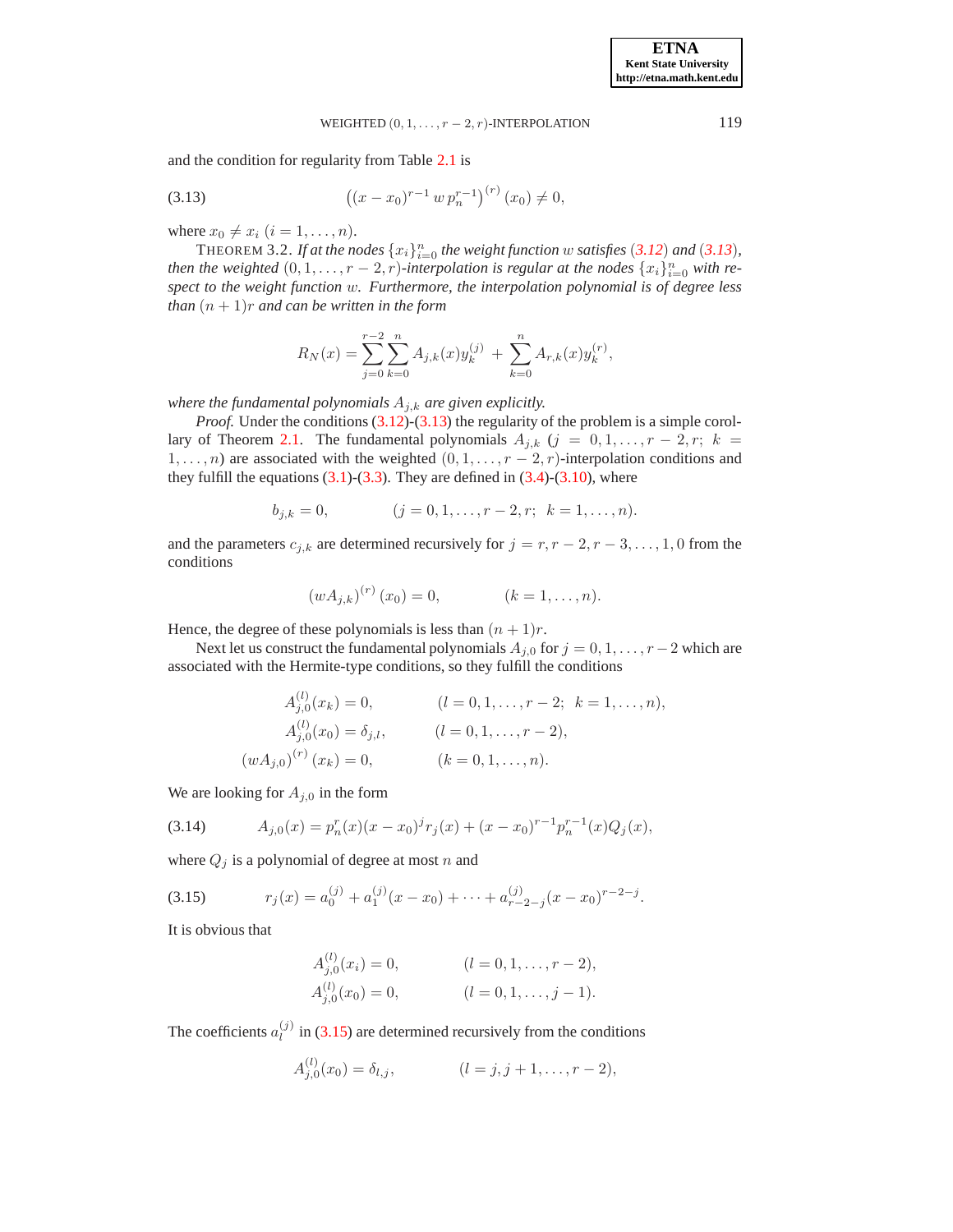and we obtain

$$
a_0^{(j)} = \frac{1}{j! p_n^r(x_0)},
$$
  
\n
$$
a_l^{(j)} = \frac{-1}{p_n^r(x_0)} \sum_{i=0}^{l-1} \frac{(p_n^r)^{(l-i)}(x_0)}{(l-i)!} a_i^{(j)}, \qquad (l = 1, \dots, r-2-j).
$$

Now we construct the polynomial  $Q_j$  in [\(3.14\)](#page-6-2) using the conditions  $(wA_{j,0})^{(r)}(x_i) = 0$  for  $i = 1, \ldots, n$ . Applying [\(2.4\)](#page-1-4) and [\(3.12\)](#page-5-0) we get

$$
(wA_{j,0})^{(r)}(x_i) = 0 \quad \text{ if and only if } \quad Q'_j(x_i) = -\frac{p'_n(x_i)r_j(x_i)}{(x_i - x_0)^{r-1-j}}, \quad (i = 1, \dots, n),
$$

and hence we obtain

$$
Q'_{j}(x) = \frac{-p'_{n}(x)r_{j}(x) + p_{n}(x)\bar{r}_{j}(x)}{(x-x_{0})^{r-1-j}},
$$

where the polynomial  $\bar{r}_j$  is of degree  $r - 2 - j$  and the coefficients are to be determined uniquely from the equations

$$
(-p'_n r_j + p_n \bar{r}_j)^{(l)}(x_0) = 0, \qquad (l = 0, 1, \dots, r - 2 - j).
$$

Therefore,

$$
Q_j(x) = c_j + \int_{x_0}^x \frac{-p'_n(t)r_j(t) + p_n(t)\bar{r}_j(t)}{(t - x_0)^{r-1-j}} dt,
$$

where the parameter  $c_j$  is to be determined from the condition  $(wA_{j,0})^{(r)}(x_0) = 0$ .

Finally, it is easy to verify that the polynomial

$$
A_{r,0}(x) = \frac{p_n^{r-1}(x)(x-x_0)^{r-1}}{((x-x_0)^{r-1}wp_n^{r-1})^{(r)}(x_0)}
$$

fulfills the conditions

$$
A_{r,0}^{(l)}(x_k) = 0, \qquad (l = 0, 1, \dots, r-2; \quad k = 0, 1, \dots, n),
$$

$$
(w A_{r,0})^{(r)}(x_k) = \delta_{k,0}, \qquad (k = 0, 1, \dots, n). \quad \Box
$$

<span id="page-7-0"></span>**4. Regular weighted**  $(0, 1, \ldots, r - 2, r)$ **-interpolation at the roots of the classical orthogonal polynomials.** The classical orthogonal polynomials (Jacobi, Hermite, and Laguerre polynomials) fulfill the differential equation

$$
(\omega y)'' + f \cdot (\omega y) = 0
$$

with some weight function  $\omega$  and function f. Hence, if  $p_n$  is a classical orthogonal polynomial of degree *n* and  $p_n(x_i) = 0$ , then

$$
(\omega p_n)''(x_i) = 0, \qquad (i = 1, \ldots, n)
$$

where  $\omega$  is given in Table [4.1;](#page-8-0) cf. Szegő [\[7\]](#page-9-6).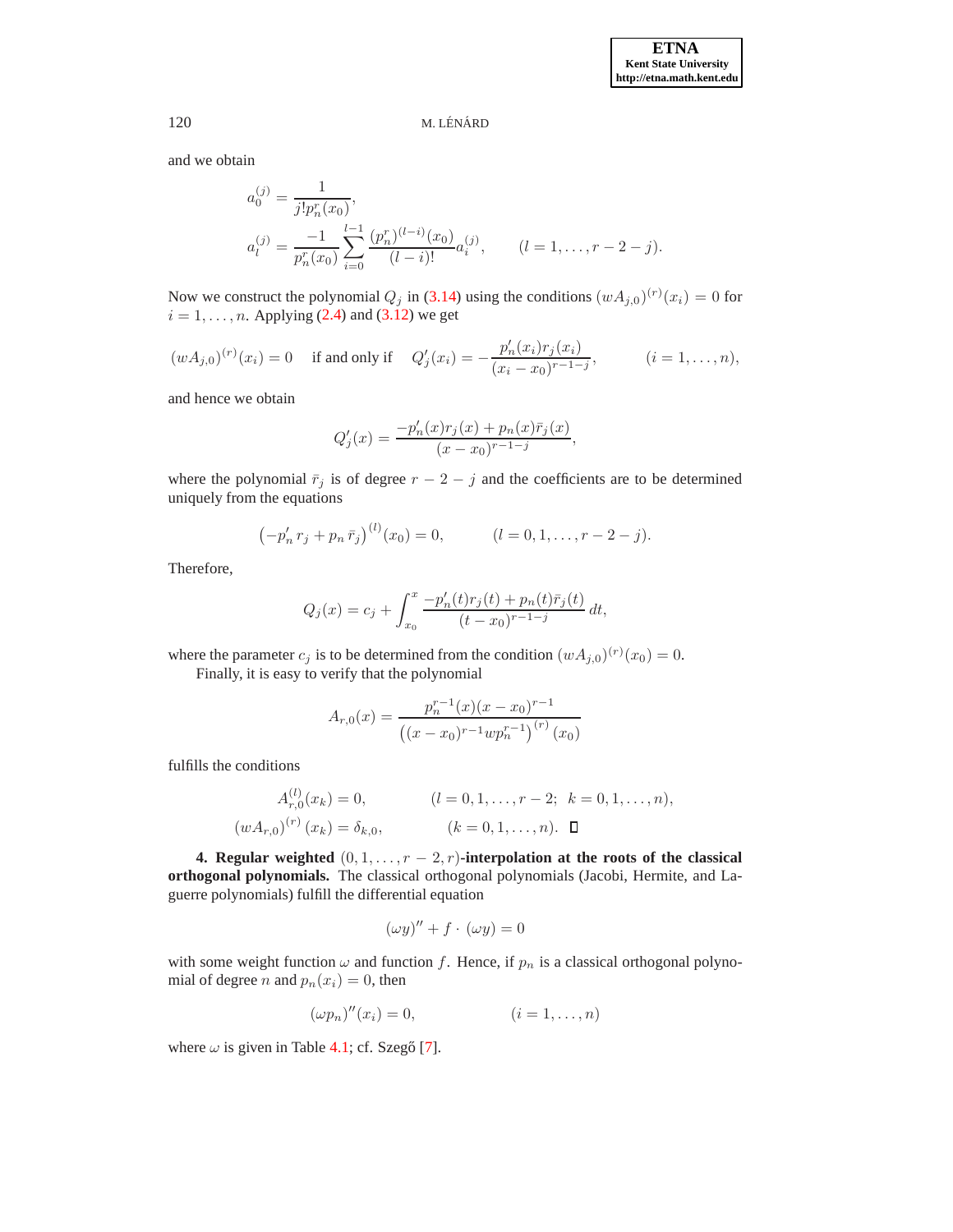# <span id="page-8-0"></span>WEIGHTED  $(0, 1, \ldots, r-2, r)$ -INTERPOLATION 121

TABLE 4.1

| $p_n(x)$                  | (a,b)              | $\omega(x)$                                           |
|---------------------------|--------------------|-------------------------------------------------------|
| Hermite                   |                    |                                                       |
| $H_n(x)$                  | $-\infty, \infty)$ | $e^{-\frac{x^2}{2}}$                                  |
| Laguerre                  |                    |                                                       |
| $L_n^{(\alpha)}(x)$       | $[0,\infty)$       | $e^{-\frac{x}{2}}x^{\frac{\alpha+1}{2}}$              |
| $(\alpha > -1)$           |                    |                                                       |
| Jacobi                    |                    |                                                       |
| $P_n^{(\alpha,\beta)}(x)$ | $[-1,1]$           | $(1-x)^{\frac{\alpha+1}{2}}(1+x)^{\frac{\beta+1}{2}}$ |
| $(\alpha, \beta > -1)$    |                    |                                                       |

<span id="page-8-1"></span>LEMMA 4.1. *If*  $\omega(x_i) \neq 0$  *at the nodes*  $\{x_i\}_{i=1}^n$ *, then* 

$$
(\omega p_n)''(x_i) = 0
$$
 if and only if  $((\omega p_n)^{r-1})^{(r)}(x_i) = 0$ ,  $(i = 1, ..., n)$ .

*Proof.* On using [\(2.4\)](#page-1-4) and the fact that  $x_i$  ( $i = 1, \ldots, n$ ) are distinct roots of the polynomial  $p_n$ , we obtain

$$
((\omega p_n)^{r-1})^{(r)}(x_i) = (\omega^{r-1} \cdot (p_n)^{r-1})^{(r)}(x_i)
$$
  
= 
$$
\frac{(r-1)r!}{2} (\omega \cdot (p'_n))^{r-2} (x_i) (\omega p''_n + 2\omega' p'_n)(x_i)
$$
  
= 
$$
\frac{(r-1)r!}{2} (\omega \cdot (p'_n))^{r-2} (x_i) (\omega p_n)'' (x_i).
$$

Let the nodes  $\{x_i\}_{i=1}^n$  be the roots of the classical orthogonal polynomial  $p_n$  and let  $\omega$  be the function associated with  $p_n$  in Table [4.1.](#page-8-0) Furthermore, let us define the weight function w as

<span id="page-8-2"></span>(4.1) 
$$
w(x) = \frac{\omega^{r-1}(x)}{q(x)},
$$

where q is the polynomial defined in  $(2.3)$ . On using Lemma [4.1](#page-8-1) it is obvious that the nodes and the weight function defined in  $(4.1)$  satisfy the conditions  $(2.8)$ . Hence, applying Theo-rems [2.1](#page-2-4) and [3.2,](#page-6-3) we obtain regular weighted  $(0, 1, \ldots, r-2, r)$ -interpolation on the roots of the classical orthogonal polynomials with respect to the weight function  $w$  in [\(4.1\)](#page-8-2). Now we present only a special case when the nodes are the roots of the Laguerre-polynomial  $L_n^{(\alpha)}$  on the interval  $[0, \infty)$ . Other cases can be discussed in a similar way.

THEOREM 4.2. If the nodes  $\{x_i\}_{i=1}^n$  are the roots of the Laguerre-polynomial  $L_n^{(\alpha)}$  $(\alpha > -1)$ , then the weighted  $(0, 1, \ldots, r-2, r)$ *-interpolation with respect to the weight function*

$$
w(x)=\left(x^{\frac{\alpha-1}{2}}e^{-\frac{x}{2}}\right)^{r-1}
$$

*is regular for*

$$
\alpha = \frac{2j}{r-1} - 1,
$$
 \t\t\t $(j = 1, ..., r).$